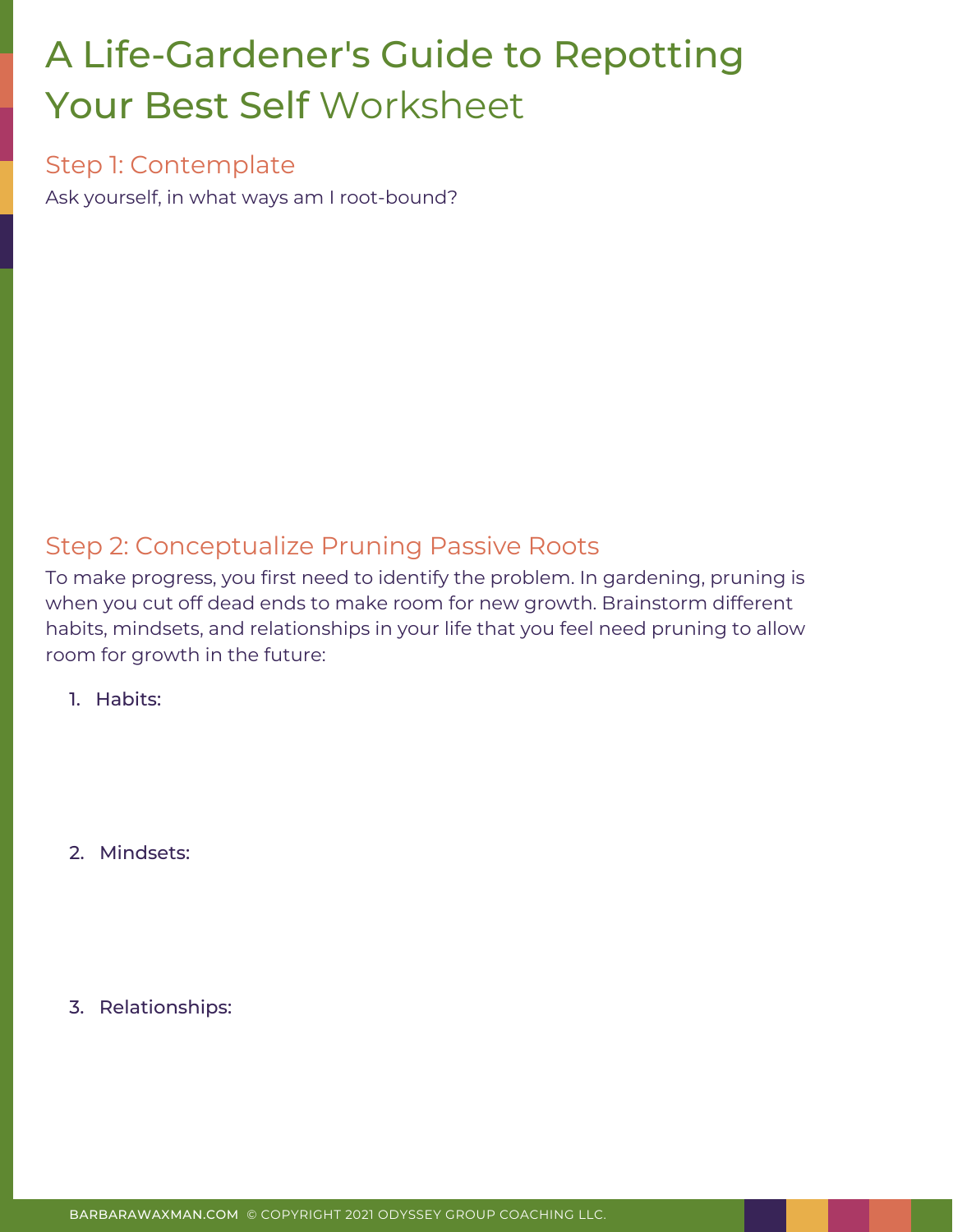# Step 3: Clarify

What is the new element you crave to help those roots grow and thrive? New habits? New mindsets? New relationships?

1. Habits:

2. Mindsets:

3. Relationships:

#### Step 4: Personalize

Write down possible ways you might repot yourself--hold back on self-judgement. It's okay to think practically and take small steps; it's equally okay to dream big and go for it!

Brainstorm ways you might expand your roots, I encourage you to write down at least one BHAG (Big, Hairy, Audacious Goal) that may seem too big for where you are right now.